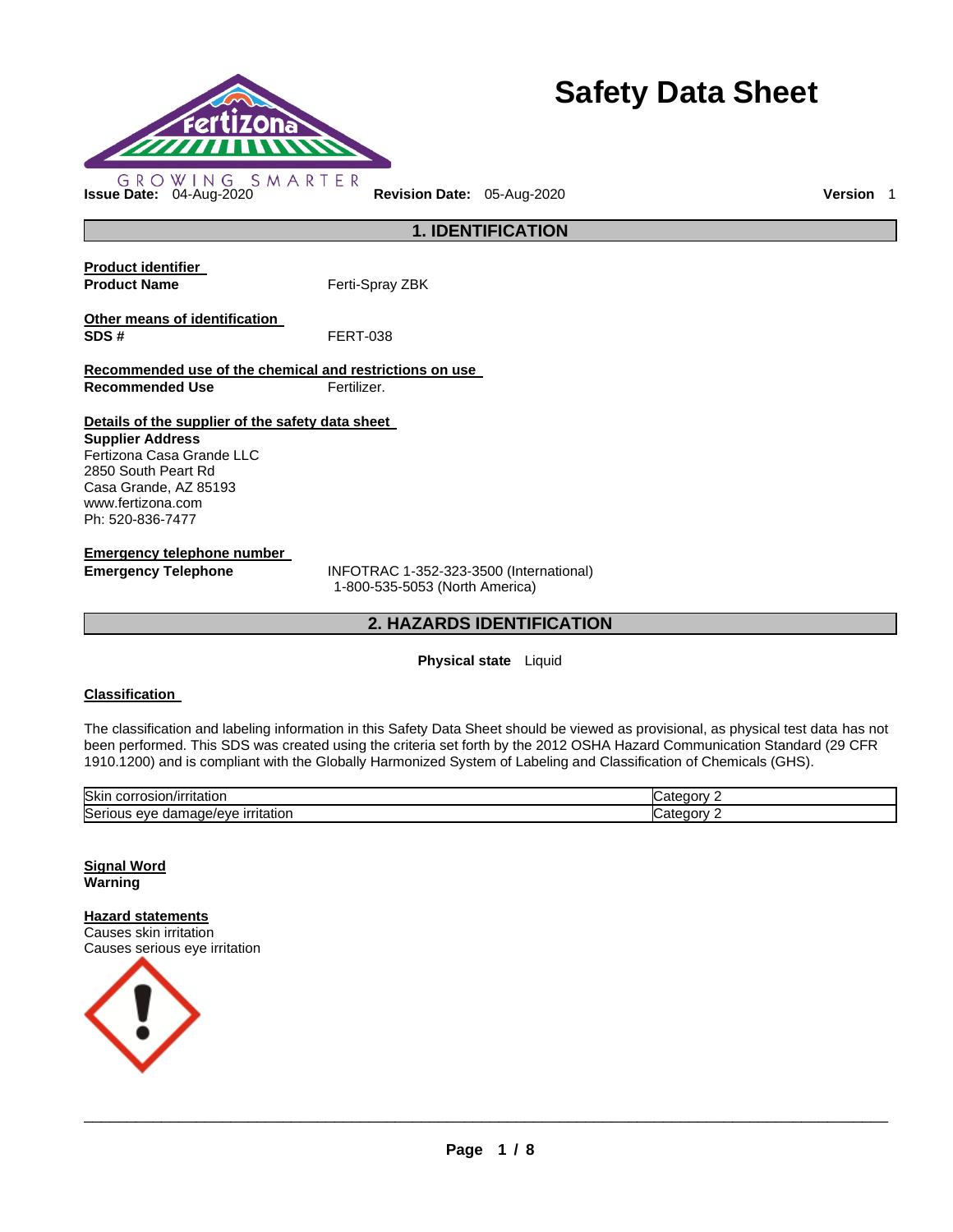#### **Precautionary Statements - Prevention**

Wash face, hands and any exposed skin thoroughly after handling

Wear protective gloves/protective clothing/eye protection/face protection

#### **Precautionary Statements - Response**

IF IN EYES: Rinse cautiously with water for several minutes. Remove contact lenses, if present and easy to do. Continue rinsing If eye irritation persists: Get medical advice/attention IF ON SKIN: Wash with plenty of water and soap Take off contaminated clothing and wash before reuse

\_\_\_\_\_\_\_\_\_\_\_\_\_\_\_\_\_\_\_\_\_\_\_\_\_\_\_\_\_\_\_\_\_\_\_\_\_\_\_\_\_\_\_\_\_\_\_\_\_\_\_\_\_\_\_\_\_\_\_\_\_\_\_\_\_\_\_\_\_\_\_\_\_\_\_\_\_\_\_\_\_\_\_\_\_\_\_\_\_\_\_\_\_

If skin irritation occurs: Get medical advice/attention

### **3. COMPOSITION/INFORMATION ON INGREDIENTS**

**Chemical Nature** Please see products label for more info.

| <b>Chemical name</b> | CAS No                              | <br>iaht-%<br>Weiar |
|----------------------|-------------------------------------|---------------------|
| Nitrate<br>Potassium | $\overline{\phantom{a}}$<br>/5/-/9- | -10                 |
| Potassium hydroxide  | 1310-58-3                           |                     |

\*\*If Chemical Name/CAS No is "proprietary" and/or Weight-% is listed as a range, the specific chemical identity and/or percentage of composition has been withheld as a trade secret.\*\*

### **4. FIRST AID MEASURES**

#### **Description of first aid measures**

| <b>Eye Contact</b>                                          | Immediately flush with plenty of water. After initial flushing, remove any contact lenses and<br>continue flushing for at least 15 minutes. If eye irritation persists: Get medical<br>advice/attention. |
|-------------------------------------------------------------|----------------------------------------------------------------------------------------------------------------------------------------------------------------------------------------------------------|
| <b>Skin Contact</b>                                         | Wash off immediately with soap and plenty of water while removing all contaminated<br>clothes and shoes. If skin irritation persists, call a physician.                                                  |
| <b>Inhalation</b>                                           | Remove exposed individual(s) to fresh air for 20 minutes. Consult a physician/poison center<br>if individual's condition declines or if symptoms persist.                                                |
| Ingestion                                                   | Rinse mouth. Do NOT induce vomiting. Drink 1 or 2 glasses of water. Never give anything<br>by mouth to an unconscious person. Call a poison center or doctor/physician if you feel<br>unwell.            |
| Most important symptoms and effects, both acute and delayed |                                                                                                                                                                                                          |
| <b>Symptoms</b>                                             | Causes serious eye irritation. Causes skin irritation. May cause nausea, vomiting, stomach<br>ache, and diarrhea.                                                                                        |
|                                                             | Indication of any immediate medical attention and special treatment needed                                                                                                                               |
| <b>Notes to Physician</b>                                   | Treat symptomatically.                                                                                                                                                                                   |

### **5. FIRE-FIGHTING MEASURES**

#### **Suitable Extinguishing Media**

Use extinguishing measures that are appropriate to local circumstances and the surrounding environment.

**Unsuitable Extinguishing Media** Not determined.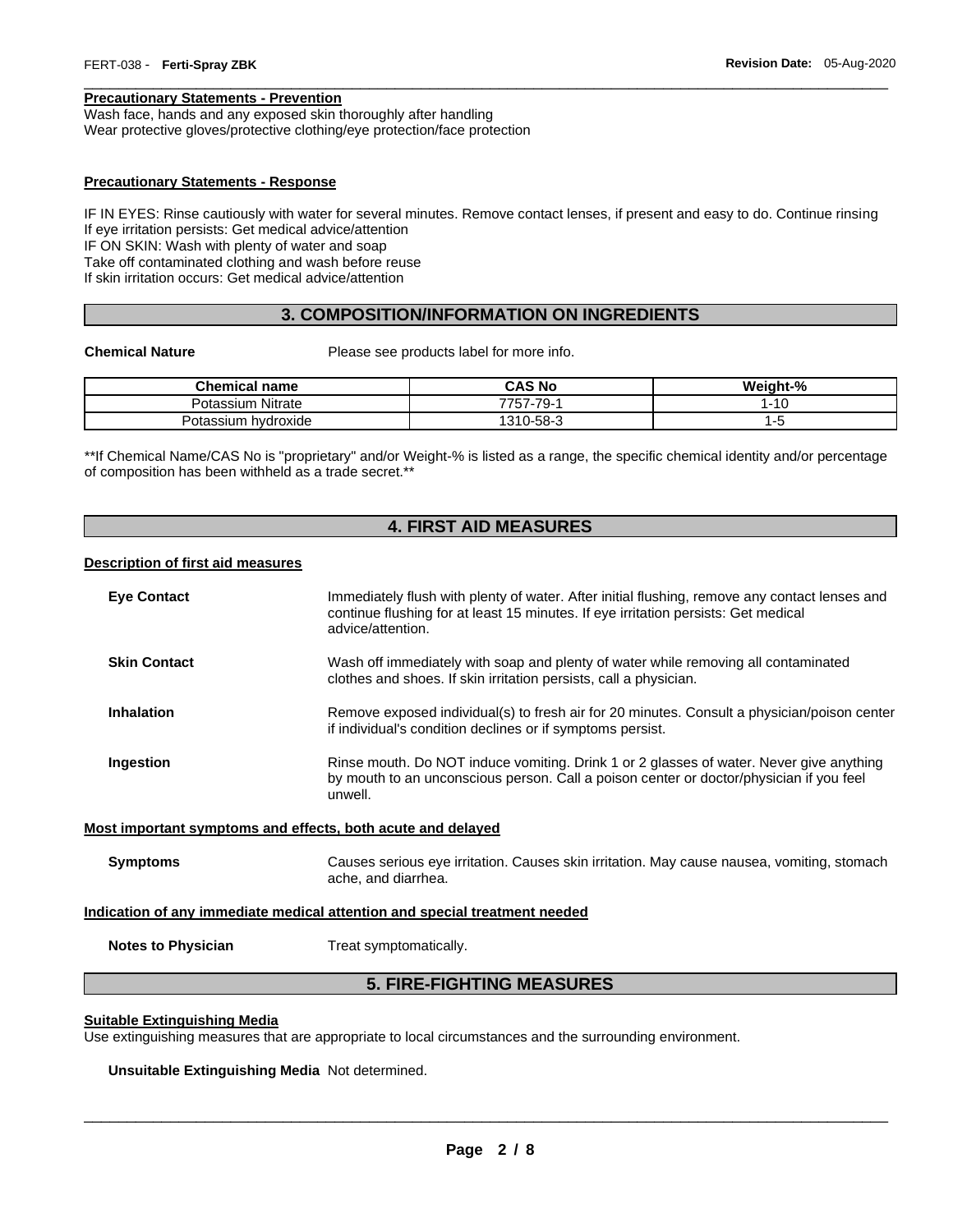### **Specific Hazards Arising from the Chemical**

Product is not flammable or combustible.

#### **Protective equipment and precautions for firefighters**

As in any fire, wear self-contained breathing apparatus pressure-demand, MSHA/NIOSH (approved or equivalent) and full protective gear.

### **6. ACCIDENTAL RELEASE MEASURES**

\_\_\_\_\_\_\_\_\_\_\_\_\_\_\_\_\_\_\_\_\_\_\_\_\_\_\_\_\_\_\_\_\_\_\_\_\_\_\_\_\_\_\_\_\_\_\_\_\_\_\_\_\_\_\_\_\_\_\_\_\_\_\_\_\_\_\_\_\_\_\_\_\_\_\_\_\_\_\_\_\_\_\_\_\_\_\_\_\_\_\_\_\_

|                                                              | Personal precautions, protective equipment and emergency procedures                                                                                                                                                                                                                                              |  |  |
|--------------------------------------------------------------|------------------------------------------------------------------------------------------------------------------------------------------------------------------------------------------------------------------------------------------------------------------------------------------------------------------|--|--|
| <b>Personal Precautions</b>                                  | Use personal protective equipment as required.                                                                                                                                                                                                                                                                   |  |  |
| <b>Environmental precautions</b>                             |                                                                                                                                                                                                                                                                                                                  |  |  |
| <b>Environmental precautions</b>                             | See Section 12 for additional Ecological Information.                                                                                                                                                                                                                                                            |  |  |
| Methods and material for containment and cleaning up         |                                                                                                                                                                                                                                                                                                                  |  |  |
| <b>Methods for Containment</b>                               | Prevent further leakage or spillage if safe to do so. Soak up and contain spill with an<br>absorbent material.                                                                                                                                                                                                   |  |  |
| <b>Methods for Clean-Up</b>                                  | Reclaim where possible. Sweep up and shovel into suitable containers for disposal.                                                                                                                                                                                                                               |  |  |
| 7. HANDLING AND STORAGE                                      |                                                                                                                                                                                                                                                                                                                  |  |  |
| <b>Precautions for safe handling</b>                         |                                                                                                                                                                                                                                                                                                                  |  |  |
| <b>Advice on Safe Handling</b>                               | Handle in accordance with good industrial hygiene and safety practice. Wear appropriate<br>personal protective equipment. Wash face, hands and any exposed skin thoroughly after<br>handling. Avoid contact with skin, eyes or clothing. Avoid breathing vapors or mists. Use<br>only with adequate ventilation. |  |  |
| Conditions for safe storage, including any incompatibilities |                                                                                                                                                                                                                                                                                                                  |  |  |
| <b>Storage Conditions</b>                                    | Keep containers tightly closed in a dry, cool and well-ventilated place. Store at                                                                                                                                                                                                                                |  |  |
|                                                              | temperatures above 32°F.                                                                                                                                                                                                                                                                                         |  |  |

### **8. EXPOSURE CONTROLS/PERSONAL PROTECTION**

#### **Exposure Guidelines**

| Chemical name                    | <b>ACGIH TLV</b>            | <b>OSHA PEL</b>                       | <b>NIOSH IDLH</b>   |
|----------------------------------|-----------------------------|---------------------------------------|---------------------|
| Potassium hydroxide<br>1310-58-3 | Ceiling: $2 \text{ mg/m}^3$ | (vacated) Ceiling: $2 \text{ mg/m}^3$ | Ceiling: 2 mg/m $3$ |

#### **Appropriate engineering controls**

**Engineering Controls** Apply technical measures to comply with the occupational exposure limits. Maintain eye wash fountain and quick-drench facilities in work area.

#### **Individual protection measures, such as personal protective equipment**

| <b>Eye/Face Protection</b> | Wear eye/face protection. Refer to 29 CFR 1910.133 for eye and face protection |
|----------------------------|--------------------------------------------------------------------------------|
|                            | regulations.                                                                   |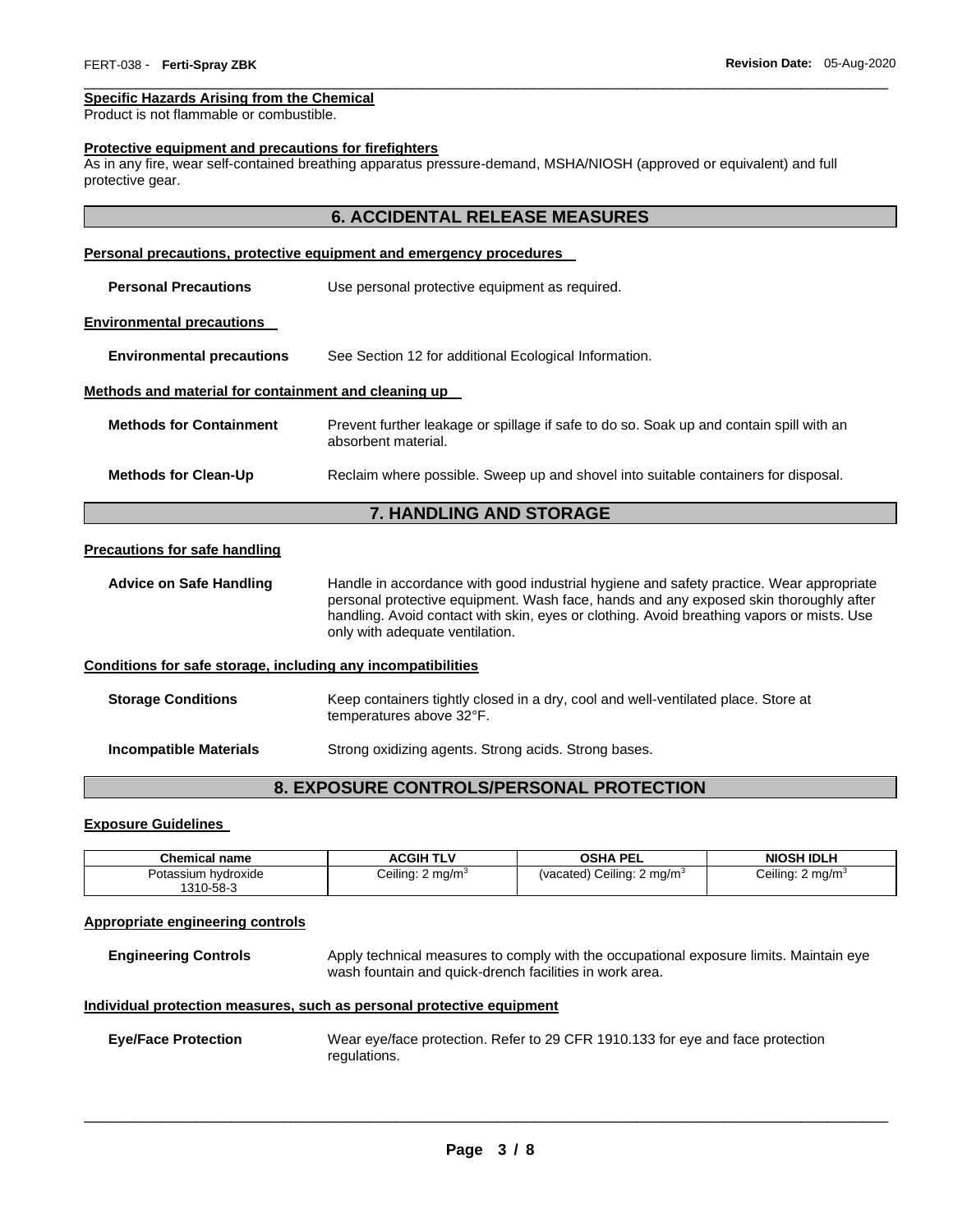| <b>Skin and Body Protection</b> | Wear protective gloves and protective clothing. Reference Wiley's "Quick Selection Guide"<br>to Chemical Protective Clothing". Refer to 29 CFR 1910.138 for appropriate skin and body<br>protection.                                                                                                                           |
|---------------------------------|--------------------------------------------------------------------------------------------------------------------------------------------------------------------------------------------------------------------------------------------------------------------------------------------------------------------------------|
| <b>Respiratory Protection</b>   | If necessary, wear a MSHA/NIOSH-approved respirator. Refer to 29 CFR 1910.134 for<br>respiratory protection requirements.                                                                                                                                                                                                      |
|                                 | General Hygiene Considerations Avoid contact with skin, eyes and clothing. After handling this product, wash hands before<br>eating, drinking, or smoking. If contact occurs, remove contaminated clothing. If needed,<br>take first aid action shown on section 4 of this SDS. Launder contaminated clothing before<br>reuse. |

## **9. PHYSICAL AND CHEMICAL PROPERTIES**

### **Information on basic physical and chemical properties**

| <b>Physical state</b>            | Liquid               |                       |                |
|----------------------------------|----------------------|-----------------------|----------------|
| Appearance                       | Not determined       | Odor                  | Not determined |
| Color                            | Not determined       | <b>Odor Threshold</b> | Not determined |
|                                  |                      |                       |                |
| <b>Property</b>                  | <b>Values</b>        | Remarks • Method      |                |
| pН                               | Not determined       |                       |                |
| Melting point / freezing point   | Not determined       |                       |                |
| Boiling point / boiling range    | Not determined       |                       |                |
| <b>Flash point</b>               | Not determined       |                       |                |
| <b>Evaporation Rate</b>          | Not determined       |                       |                |
| <b>Flammability (Solid, Gas)</b> | Not determined       |                       |                |
| <b>Flammability Limit in Air</b> |                      |                       |                |
| Upper flammability or explosive  | Not determined       |                       |                |
| limits                           |                      |                       |                |
| Lower flammability or explosive  | Not determined       |                       |                |
| limits                           |                      |                       |                |
| <b>Vapor Pressure</b>            | Not determined       |                       |                |
| <b>Vapor Density</b>             | Not determined       |                       |                |
| <b>Relative Density</b>          | Not determined       |                       |                |
| <b>Water Solubility</b>          | Soluble in water     |                       |                |
| Solubility in other solvents     | Not determined       |                       |                |
| <b>Partition Coefficient</b>     | Not determined       |                       |                |
| <b>Autoignition temperature</b>  | Not determined       |                       |                |
| <b>Decomposition temperature</b> | Not determined       |                       |                |
| <b>Kinematic viscosity</b>       | Not determined       |                       |                |
| <b>Dynamic Viscosity</b>         | Not determined       |                       |                |
| <b>Explosive Properties</b>      | Not determined       |                       |                |
| <b>Oxidizing Properties</b>      | Not determined       |                       |                |
| <b>Other information</b>         |                      |                       |                |
| <b>Liquid Density</b>            | 10.00 lbs/gal @ 68°F |                       |                |

## **10. STABILITY AND REACTIVITY**

### **Reactivity**

Not reactive under normal conditions.

#### **Chemical stability**

Stable under recommended storage conditions.

### **Possibility of hazardous reactions**

None under normal processing.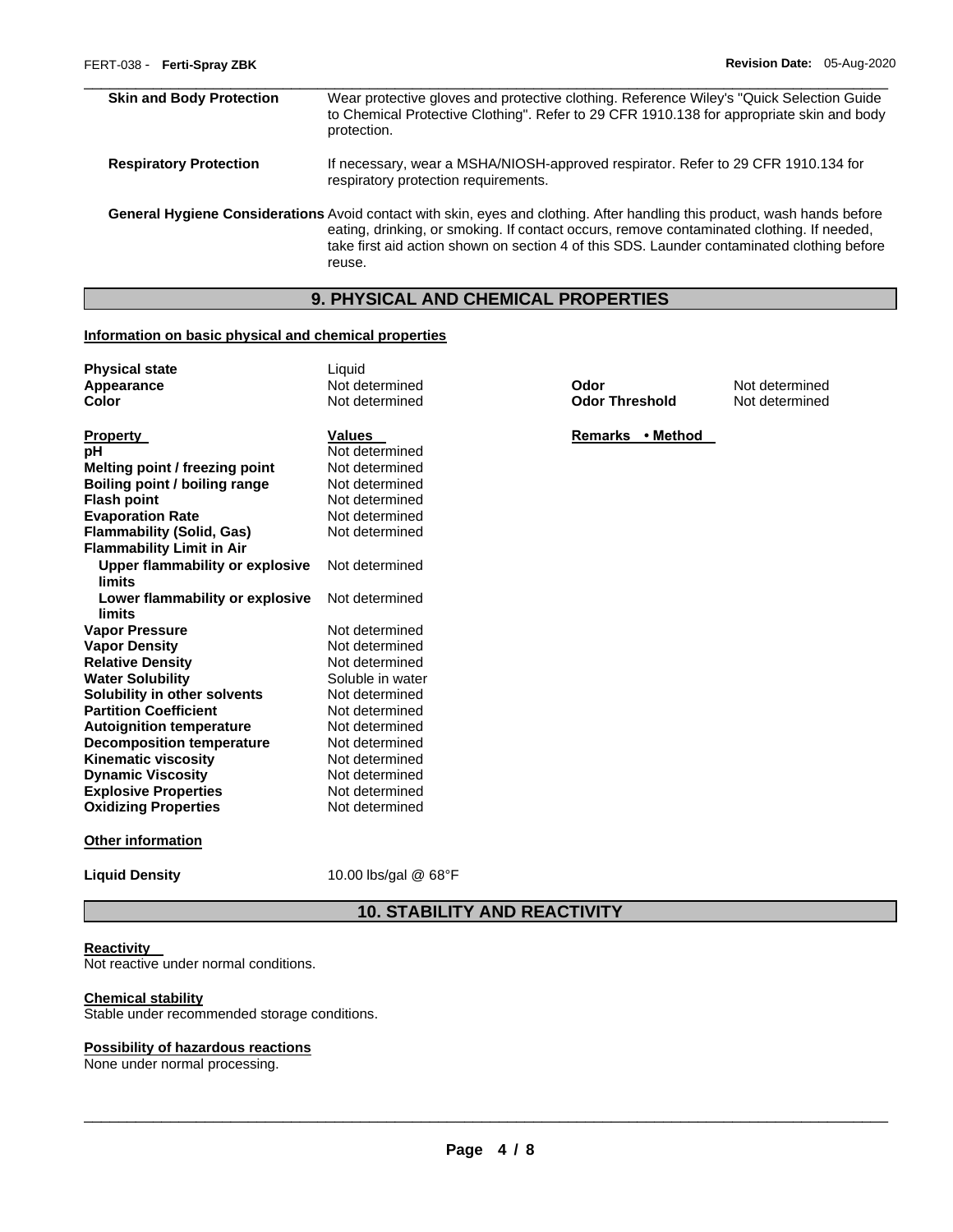#### **Conditions to Avoid**

Keep out of reach of children.

#### **Incompatible materials**

Strong oxidizing agents. Strong acids. Strong bases.

#### **Hazardous decomposition products**

None known based on information supplied.

### **11. TOXICOLOGICAL INFORMATION**

\_\_\_\_\_\_\_\_\_\_\_\_\_\_\_\_\_\_\_\_\_\_\_\_\_\_\_\_\_\_\_\_\_\_\_\_\_\_\_\_\_\_\_\_\_\_\_\_\_\_\_\_\_\_\_\_\_\_\_\_\_\_\_\_\_\_\_\_\_\_\_\_\_\_\_\_\_\_\_\_\_\_\_\_\_\_\_\_\_\_\_\_\_

#### **Information on likely routes of exposure**

| <b>Product Information</b> |                                                                                                     |
|----------------------------|-----------------------------------------------------------------------------------------------------|
| <b>Eye Contact</b>         | Causes serious eye irritation.                                                                      |
| <b>Skin Contact</b>        | Causes skin irritation.                                                                             |
| <b>Inhalation</b>          | Do not inhale.                                                                                      |
| Ingestion                  | Irritating to mouth, throat and stomach. May cause nausea, vomiting, stomach ache, and<br>diarrhea. |

#### **Component Information**

| <b>Chemical name</b> | Oral LD50                 | <b>Dermal LD50</b> | <b>Inhalation LC50</b> |
|----------------------|---------------------------|--------------------|------------------------|
| Potassium Nitrate    | ′ Rat `<br>$= 3015$ mg/kg | $-$                |                        |
| 7757-79-1            |                           |                    |                        |
| Potassium hydroxide  | Rat \<br>$= 284$ mg/kg    |                    |                        |
| 1310-58-3            |                           |                    |                        |

#### **Symptoms related to the physical, chemical and toxicological characteristics**

**Symptoms** Please see section 4 of this SDS for symptoms.

#### **Delayed and immediate effects as well as chronic effects from short and long-term exposure**

**Carcinogenicity** Nitrate or nitrite ingested under conditions that result in endogenous nitrosation are considered IARC group 2A carcinogens.

| <b>Chemical name</b> | <b>ACGIH</b> | <b>IARC</b> | <b>NTP</b> | <b>OSHA</b> |
|----------------------|--------------|-------------|------------|-------------|
| Nitrate<br>'otassium |              | Group 2A    |            |             |
| 7757-79-1            |              |             |            |             |

#### **Numerical measures of toxicity**

**The following values are calculated based on chapter 3.1 of the GHS document** . **Oral LD50** 11,889.80 mg/kg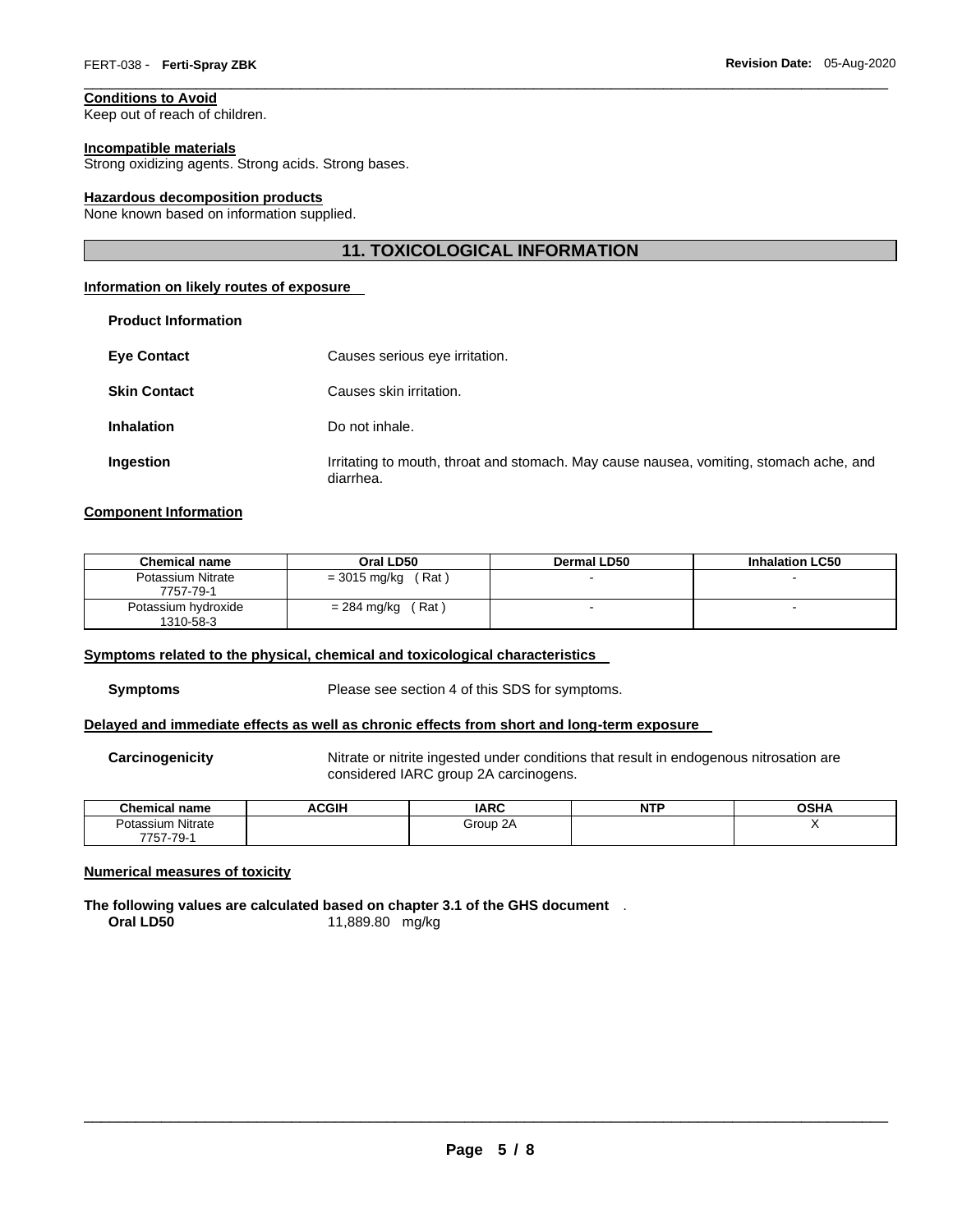#### \_\_\_\_\_\_\_\_\_\_\_\_\_\_\_\_\_\_\_\_\_\_\_\_\_\_\_\_\_\_\_\_\_\_\_\_\_\_\_\_\_\_\_\_\_\_\_\_\_\_\_\_\_\_\_\_\_\_\_\_\_\_\_\_\_\_\_\_\_\_\_\_\_\_\_\_\_\_\_\_\_\_\_\_\_\_\_\_\_\_\_\_\_ **12. ECOLOGICAL INFORMATION**

### **Ecotoxicity**

An environmental hazard cannot be excluded in the event of unprofessional handling or disposal.

#### **Component Information**

| <b>Chemical name</b> | Algae/aguatic plants | Fish                                 | Crustacea |
|----------------------|----------------------|--------------------------------------|-----------|
| Potassium hydroxide  |                      | Gambusia affinis mg/L<br>80.<br>ا 96 |           |
| 1310-58-3            |                      | LC50<br>0 static                     |           |

#### **Persistence/Degradability**

Not determined.

#### **Bioaccumulation**

There is no data for this product.

#### **Mobility**

| <b>Chemical name</b>             | coefficient<br>artition<br>יי |
|----------------------------------|-------------------------------|
| hvdroxide<br>$\sim$<br>Potassium | 0.83                          |
| 1310-58-3                        |                               |

### **Other Adverse Effects**

Not determined

### **13. DISPOSAL CONSIDERATIONS**

#### **Waste Treatment Methods**

| <b>Disposal of Wastes</b>     | Disposal should be in accordance with applicable regional, national and local laws and<br>regulations. |
|-------------------------------|--------------------------------------------------------------------------------------------------------|
| <b>Contaminated Packaging</b> | Disposal should be in accordance with applicable regional, national and local laws and<br>regulations. |

#### **California Hazardous Waste Status**

| Chemical name       | California Hazardous Waste Status |
|---------------------|-----------------------------------|
| Potassium Nitrate   | lgnitable                         |
| 7757-79-1           | Reactive                          |
| Potassium hydroxide | Toxic                             |
| 1310-58-3           | Corrosive                         |

### **14. TRANSPORT INFORMATION**

| <b>Note</b> | Please see current shipping paper for most up to date shipping information, including<br>exemptions and special circumstances. |
|-------------|--------------------------------------------------------------------------------------------------------------------------------|
| DOT         | Not regulated                                                                                                                  |
| <u>IATA</u> | Not regulated                                                                                                                  |
| <b>IMDG</b> | Not regulated                                                                                                                  |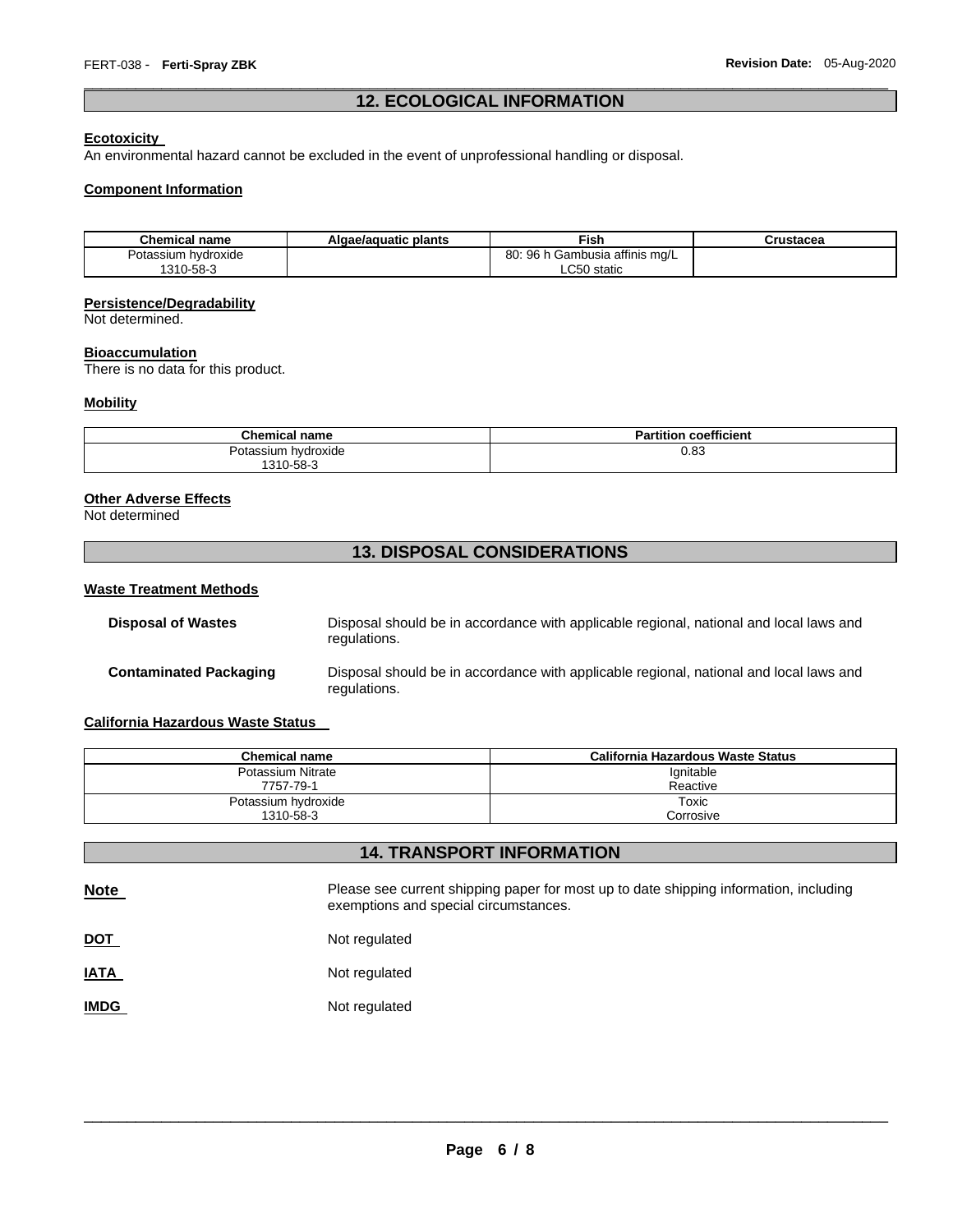#### \_\_\_\_\_\_\_\_\_\_\_\_\_\_\_\_\_\_\_\_\_\_\_\_\_\_\_\_\_\_\_\_\_\_\_\_\_\_\_\_\_\_\_\_\_\_\_\_\_\_\_\_\_\_\_\_\_\_\_\_\_\_\_\_\_\_\_\_\_\_\_\_\_\_\_\_\_\_\_\_\_\_\_\_\_\_\_\_\_\_\_\_\_ **15. REGULATORY INFORMATION**

#### **International Inventories**

| <b>Chemical name</b> | TSCA  TSCA Inventory   DSL/NDSL  EINECS/ELI  <br><b>Status</b> | <b>NCS</b> | <b>ENCS</b> | <b>IECSC</b> | KECL | <b>PICCS</b> | <b>AICS</b> |
|----------------------|----------------------------------------------------------------|------------|-------------|--------------|------|--------------|-------------|
| Potassium Nitrate    | <b>ACTIVE</b>                                                  |            |             |              |      |              |             |
| Potassium hydroxide  | ACTIVE                                                         |            |             |              |      |              |             |

#### **Legend:**

*TSCA - United States Toxic Substances Control Act Section 8(b) Inventory* 

*DSL/NDSL - Canadian Domestic Substances List/Non-Domestic Substances List* 

*EINECS/ELINCS - European Inventory of Existing Chemical Substances/European List of Notified Chemical Substances* 

*ENCS - Japan Existing and New Chemical Substances* 

*IECSC - China Inventory of Existing Chemical Substances* 

*KECL - Korean Existing and Evaluated Chemical Substances* 

*PICCS - Philippines Inventory of Chemicals and Chemical Substances* 

*AICS - Australian Inventory of Chemical Substances* 

#### **US Federal Regulations**

#### **CERCLA**

This material, as supplied, contains one or more substances regulated as a hazardous substance under the Comprehensive Environmental Response Compensation and Liability Act (CERCLA) (40 CFR 302)

| <b>Chemical name</b> | <b>Hazardous Substances RQs</b> | <b>CERCLA/SARA RQ</b> | <b>Reportable Quantity (RQ)</b> |
|----------------------|---------------------------------|-----------------------|---------------------------------|
| Potassium hydroxide  | 1000 lb                         |                       | RQ 1000 lb final RQ             |
| 1310-58-3            |                                 |                       | RQ 454 kg final RQ              |

#### **SARA 313**

Section 313 of Title III of the Superfund Amendments and Reauthorization Act of 1986 (SARA). This product contains a chemical or chemicals which are subject to the reporting requirements of the Act and Title 40 of the Code of Federal Regulations, Part 372

| <b>Chemical name</b>               | CAS No   | Weight-% | Threshold<br>SARA<br>$313 -$<br>Values % |
|------------------------------------|----------|----------|------------------------------------------|
| Nitrate -<br>7757-79-<br>Potassium | 7757-79- | $-1$ u   | . . ب                                    |

#### **CWA (Clean Water Act)**

This product contains the following substances which are regulated pollutants pursuant to the Clean Water Act (40 CFR 122.21 and 40 CFR 122.42)

| <b>Chemical name</b> | <b>CWA - Reportable</b><br>Quantities | <b>CWA</b> | Toxic Pollutants CWA - Priority Pollutants | <b>CWA - Hazardous</b><br><b>Substances</b> |
|----------------------|---------------------------------------|------------|--------------------------------------------|---------------------------------------------|
| Potassium hydroxide  | 1000 lb                               |            |                                            |                                             |

#### **US State Regulations**

#### **California Proposition 65**

This product does not contain any Proposition 65 chemicals.

#### **U.S. State Right-to-Know Regulations**

| <b>Chemical name</b>             | <b>New Jersey</b> | <b>Massachusetts</b> | Pennsylvania |
|----------------------------------|-------------------|----------------------|--------------|
| Potassium Nitrate<br>7757-79-1   |                   |                      |              |
| Potassium hydroxide<br>1310-58-3 |                   |                      |              |